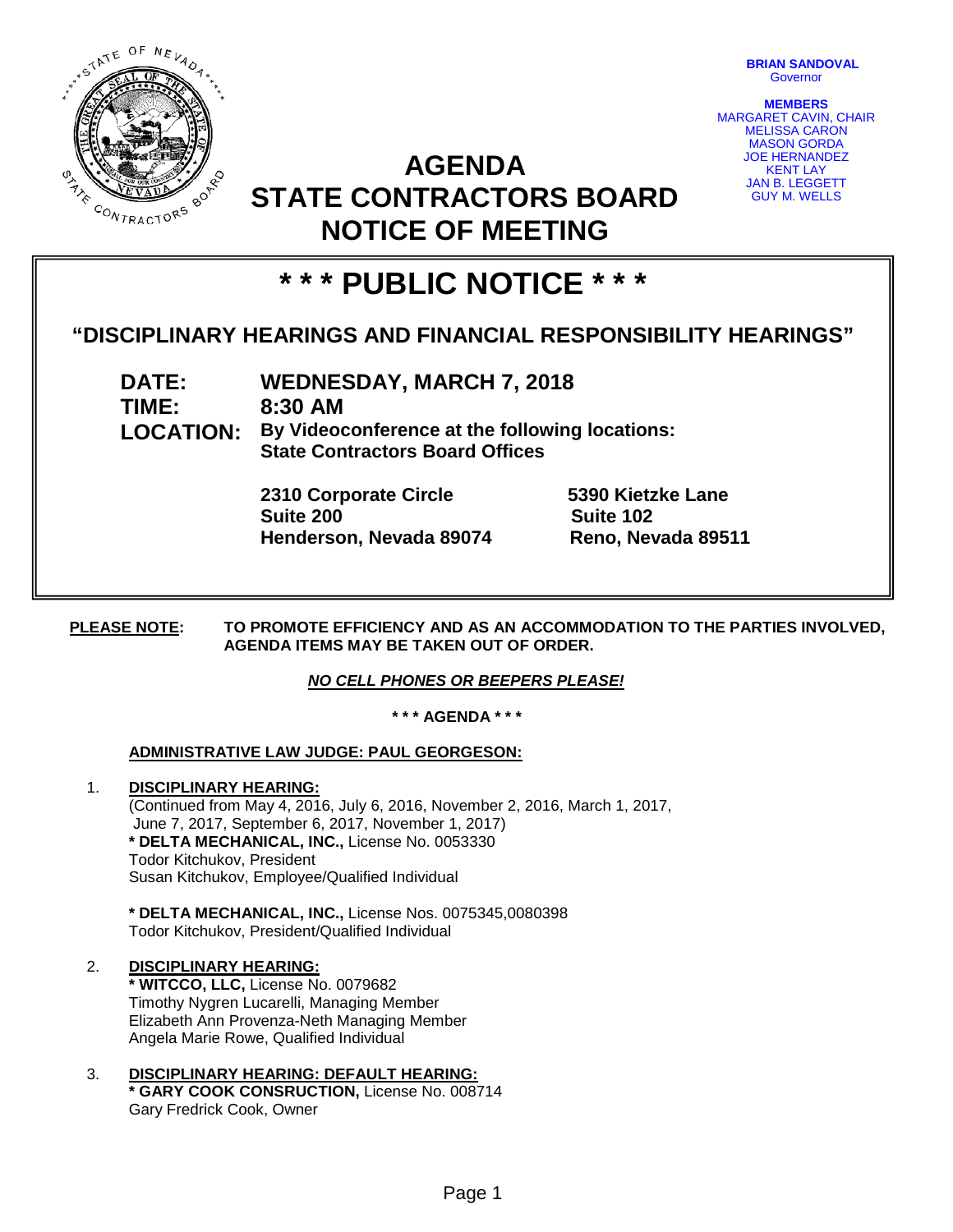### 4. **FINANCIAL RESPONSIBILITY HEARING:**

**\* 3 C J R PAINTING INC.**, License No. 0081415 Albert Clifford Hudson, Jr., President/Qualified Individual

(Portions of this hearing may be closed to the public in accordance with NRS 624.110 (2) to discuss certain financial data related to the applicant.)

#### 5. **FINANCIAL RESPONSIBILITY HEARING: \* ERIC SCHWEDT CONSTRUCTION INC.**, License No. 0081207 Eric John Schwedt, President/Qualified Individual

(Portions of this hearing may be closed to the public in accordance with NRS 624.110 (2) to discuss certain financial data related to the applicant.)

6. **FINANCIAL RESPONSIBILITY HEARING: \* SIERRA NEVADA ENTERPRISE LLC dba STATESIDE NEVADA EARTHWORKS**, License No. 0081726 Courtney Joseph Connell, Managing Member/Qualified Individual

(Portions of this hearing may be closed to the public in accordance with NRS 624.110 (2) to discuss certain financial data related to the applicant.)

7. **FINANCIAL RESPONSIBILITY HEARING: (Continued from January 03, 2018) \* K. D. ELECTRIC**, License No. 0081321 Damon Andre Hobbs, President/Qualified Individual

(Portions of this hearing may be closed to the public in accordance with NRS 624.110 (2) to discuss certain financial data related to the applicant.)

8. **FINANCIAL RESPONSIBILITY HEARING: (Continued from September 06, 2017) \* LARSEN CONSTRUCTION COMPANY LLC.,** License No. 0080906 Joshua James Larsen, Manager/Qualified Individual

(Portions of this hearing may be closed to the public in accordance with NRS 624.110 (2) to discuss certain financial data related to the applicant.) \* Adjournment

**\*Denotes items on which action may occur.**

#### **NOTICES POSTED AT THE FOLLOWING LOCATIONS**

NEVADA STATE CONTRACTORS BOARD – RENO NEVADA STATE CONTRACTORS BOARD – HENDERSON NEVADA STATE CONTRACTORS BOARD – INTERNET WEBSITE NEVADA PUBLIC NOTICE WEBSITE [www.nscb.nv.gov](http://www.nscb.state.nv.us/)

> RENO CITY HALL WASHOE COUNTY COURT HOUSE SOUTH VALLEYS LIBRARY PASEO VERDE LIBRARY SAWYER STATE BUILDING CLARK COUNTY LIBRARY

#### **PLEASE NOTE:**

1) Persons/facilities desiring copies of the board's agenda must submit their request in writing every six months.